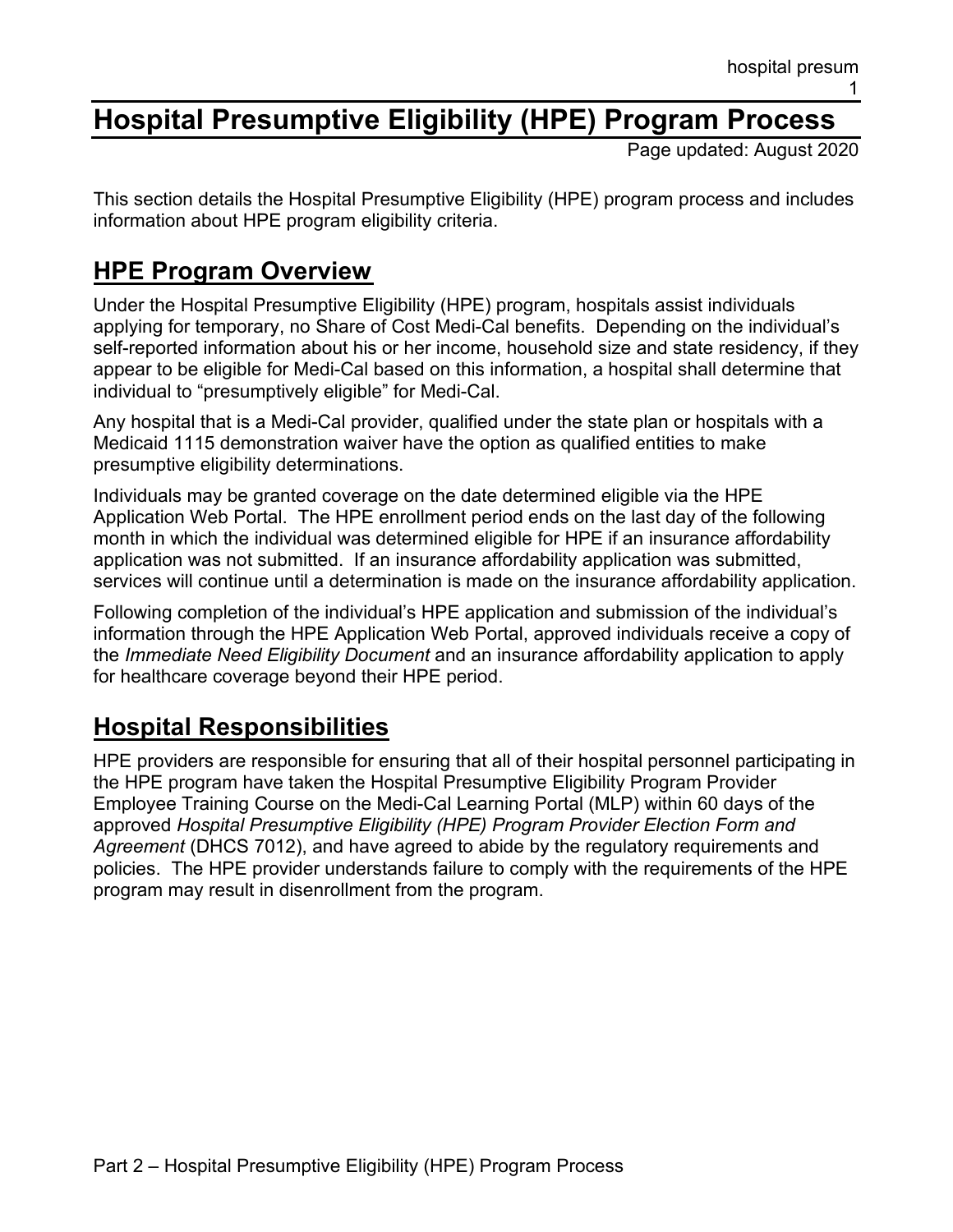#### **Records Management**

Requirements for HPE provider records management:

- Providers must maintain organized records of hospital employee HPE training and HPE applications for three years from the last date of billing.
- Providers may store scanned copies of the completed *Hospital Presumptive Eligibility (HPE) Medi-Cal Application* (DHCS 7022) only if the scanning system has the capability to store confidential documents securely.
- If using third party vendors, contractors or subcontractors, providers must maintain the *HPE Provider Assistor Form* on file with current information for three years.
- HPE records must be available to the Department of Health Care Services (DHCS) for review within 30 days of DHCS' request for records dated within the three year period.

#### **Provider Participation**

"Qualified hospitals" are "HPE providers," meaning they are approved by DHCS to render HPE services.

Any hospital that is a Medi-Cal provider, notifies DHCS in writing of its election to make PE determinations, agrees to make PE determinations in accordance with state policies and procedures, and has not been disqualified by DHCS from making PE determinations, is qualified to determine whether an individual is eligible for Medi-Cal during a PE period.

### **Hospital Owned Clinics**

In Part 2 of the *Hospital Presumptive Eligibility (HPE) Program Provider Election Form and Agreement* (DHCS 7012), the applying hospital may elect to permit their hospital-owned clinic(s) to participate under their hospital license. The following clinics may participate under the hospital license:

- Rural Health Clinic/Federally Qualified Health Center
- Clinical Laboratory
- Clinic Exempt from Licensure
- Community Clinic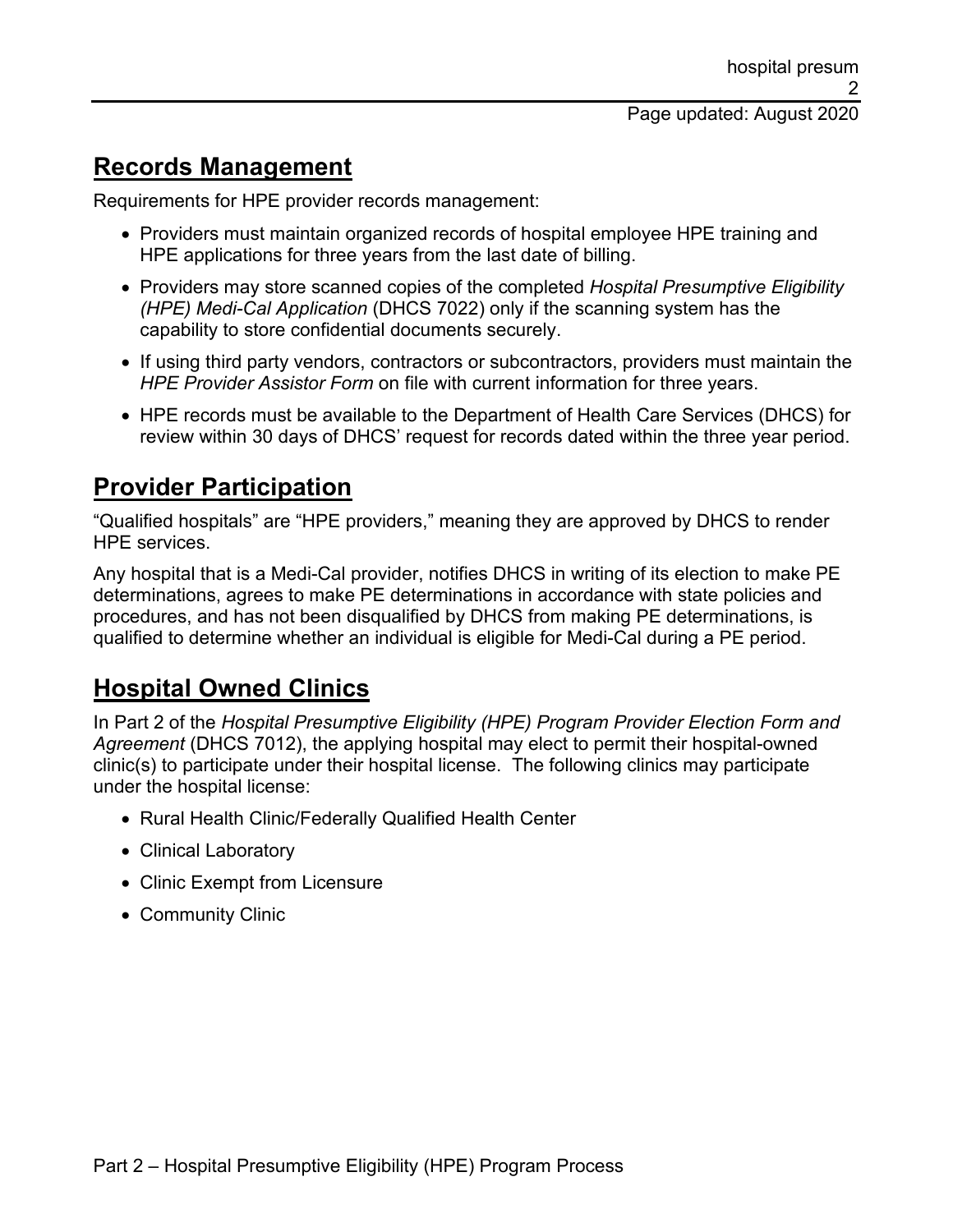### **County-Owned/Operated Hospitals**

In Part 3 of the *Hospital Presumptive Eligibility (HPE) Program Provider Election Form and Agreement* (DHCS 7012), the applying county hospital may elect to permit their countyowned/operated clinics to assist applicants with applying for the HPE program.

#### **Provider Identification Number (PIN)**

Providers must have a Provider Identification Number (PIN) to participate in the HPE process. A PIN allows providers to submit the application using the HPE Application Web Portal. Providers may contact the Telephone Service Center (TSC) at 1-800-541-5555, seven days a week, from 6 a.m. to midnight, for instructions about obtaining a PIN.

HPE providers who use third party vendors, contractors or subcontractors to assist HPE applicants must complete and maintain on file the Hospital Presumptive Eligibility (HPE) Provider Intake Advisor Verification Form (DHCS 7011) with current information for three years.

#### **Required HPE Agreements**

Providers must complete the *Hospital Presumptive Eligibility (HPE) Program Provider Election Form and Agreement* (DHCS 7012) to become a HPE provider or to request an update to their DHCS 7012. Providers may refer to the Hospital Presumptive Eligibility (HPE): Provider Enrollment Instructions manual section, which details instructions on filling out the form.

Hospital providers must also have a valid *Medi-Cal Point of Service (POS) Network/Internet Agreement* form on file with DHCS to participate in the HPE program.

### **HPE Applicant Criteria**

To qualify for HPE, applicants must:

- Have income below the monthly limit for household size.
	- The HPE Program Monthly Income Levels chart is available on the Hospital Presumptive Eligibility (HPE) Program page of the Medi-Cal website, under "HPE Program Provider Forms and Documents."
- Be a California resident.
- Not currently receive Medi-Cal coverage.
- If not pregnant, have not received the maximum PE enrollment periods permitted from a Medi-Cal PE program within the past 12 months of applying.
- If pregnant, not had a PE enrollment period during the current pregnancy.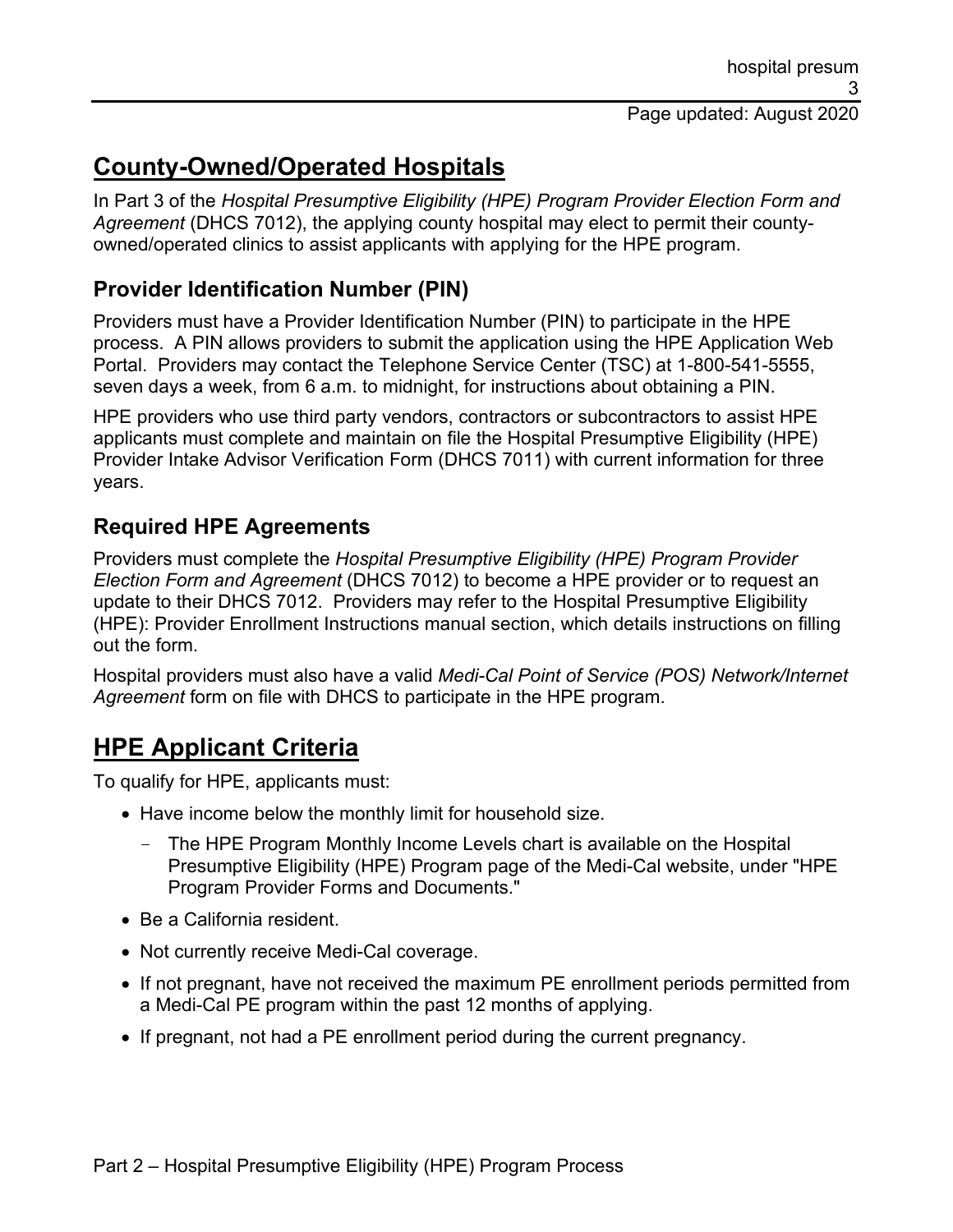Additionally, individuals must be eligible in one of the HPE groups below:

- Individuals 18 through 25 years of age who were in foster care at 18 years of age (no income limit)
- Children 19 years of age or younger
- Parents and caretaker relatives
- Adults 19 through 64 years of age, who are not pregnant, not enrolled in Medicare and not eligible for any other group stated above
- Pregnant women

### **Permitted PE Enrollment Periods**

The number of PE enrollment periods an individual may receive are limited. PE enrollment periods received from any PE program listed below are limited to the past 12 months prior to applying for Medi-Cal and HPE (except for PE for pregnant women). These PE enrollment periods are as indicated in the table below:

|                                               | <b>PE Enrollment Period Permitted</b>     |
|-----------------------------------------------|-------------------------------------------|
| <b>Medi-Cal PE Programs</b>                   | <b>Within Past 12 Months</b>              |
| <b>HPE - Pregnant Women</b>                   | No more than one PE period per pregnancy  |
| HPE - Children Under 19 Years of Age          | No more than two PE periods within a 12   |
|                                               | month period, starting with the effective |
|                                               | date of the initial PE period             |
| <b>HPE - Parents and Caretaker Relatives</b>  | No more than one PE period within a 12    |
|                                               | month period, starting with the effective |
|                                               | date of the initial PE period             |
| <b>HPE - Former Foster Care</b>               | No more than one PE period within a 12    |
|                                               | month period, starting with the effective |
|                                               | date of the initial PE period             |
| <b>HPE - Adults</b>                           | No more than one PE period within a 12    |
|                                               | month period, starting with the effective |
|                                               | date of the initial PE period             |
| <b>Child Health and Disability Prevention</b> | No more than two PE periods within a 12   |
| (CHDP) Gateway                                | month period, starting with the effective |
|                                               | date of the initial PE period             |
| <b>Breast and Cervical Cancer Treatment</b>   | No more than one PE period within a 12    |
| Program (BCCTP)                               | month period, starting with the effective |
|                                               | date of the initial PE period             |
| <b>PE</b> for Pregnant Women                  | No more than one PE period per pregnancy  |

#### [‹‹](#page-7-0)**Program Enrollment Periods**[››](#page-7-1)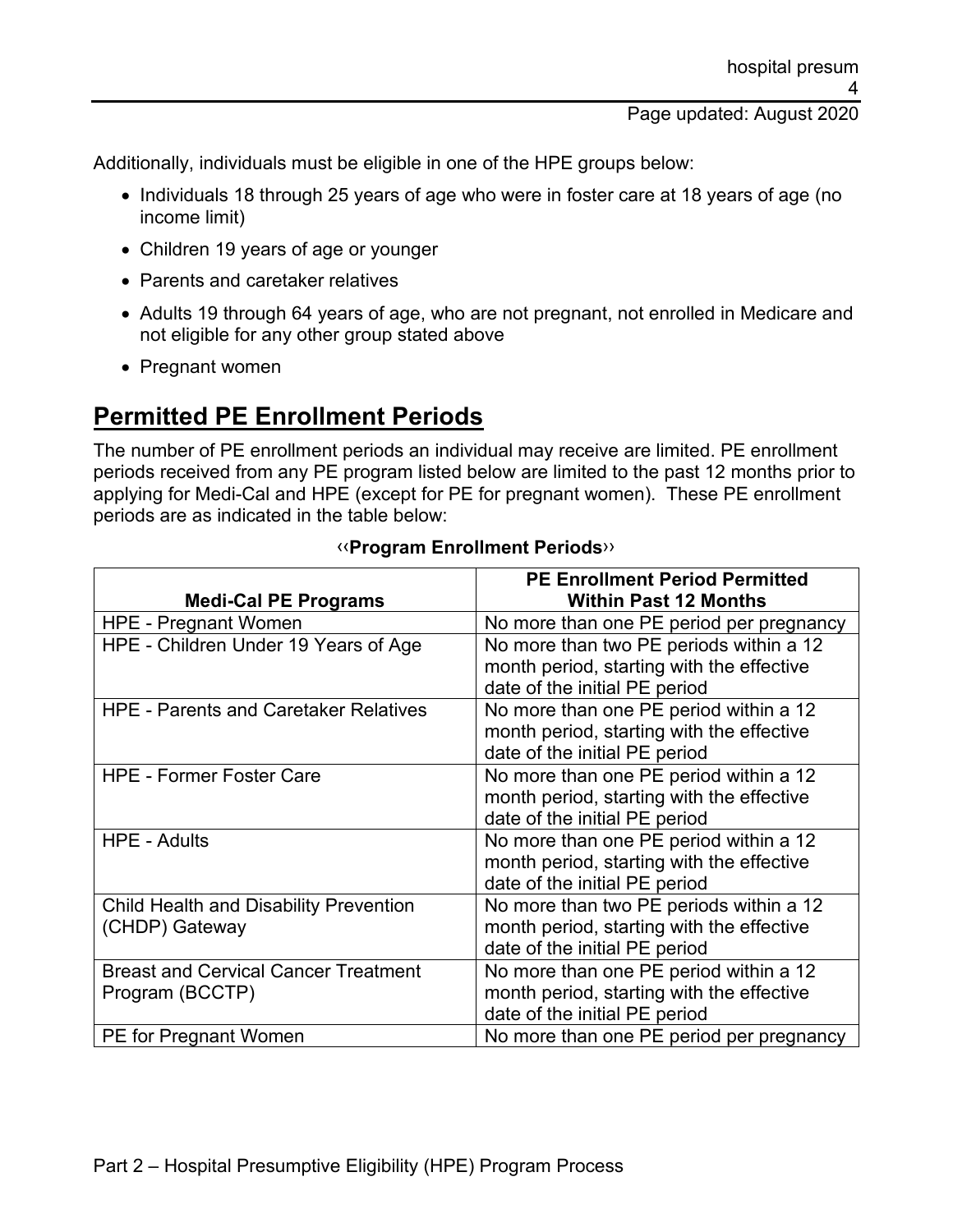Page updated: August 2020

Individuals are not eligible for HPE if they:

- Are not a resident of California.
- Exceed income limits for their coverage group.
- Currently have Medi-Cal.
- Are an adult that currently has Medicare.
- Have already received PE benefits in the past 12 months or current pregnancy.

# **Duration of PE Enrollment Period**

The presumptive eligibility (PE) enrollment period begins on the day an individual is approved for PE.

The PE enrollment period ends either:

- If the individual does not file an insurance affordability application prior to the last day of the following month in which the individual was determined eligible for PE, and the PE enrollment period will end on that date.
- If the individual did file an insurance affordability application prior to the last day of the following month in which the individual was determined eligible for PE, and PE will continue until the day a determination is made on the insurance affordability application, regardless of the length of time necessary for that determination.

The PE effective date can't be backdated regardless of the reason. However, individuals may submit a completed insurance affordability application before the PE enrollment period terminates to apply for full scope Medi-Cal and mark the box which indicates the individual had medical expenses in the last three months and needs help to pay.

### **Application Submission**

The following are important steps for providers in preparing to submit the *Hospital Presumptive Eligibility (HPE) Medi-Cal Application* (DHCS 7022) online only.

#### **Acquire Application**

The application is available on the Medi-Cal website at *www.medi-cal.ca.gov* via the Transactions tab. The printable PDF version is available in both English and Spanish for the applicant, spouse, parent/legal guardian or authorized representative to complete with the necessary data.

#### **Review Application**

Providers are not responsible for verifying information given by applicants. Providers are only responsible for assuring that the applicant understands the questions and that the application is completed and signed.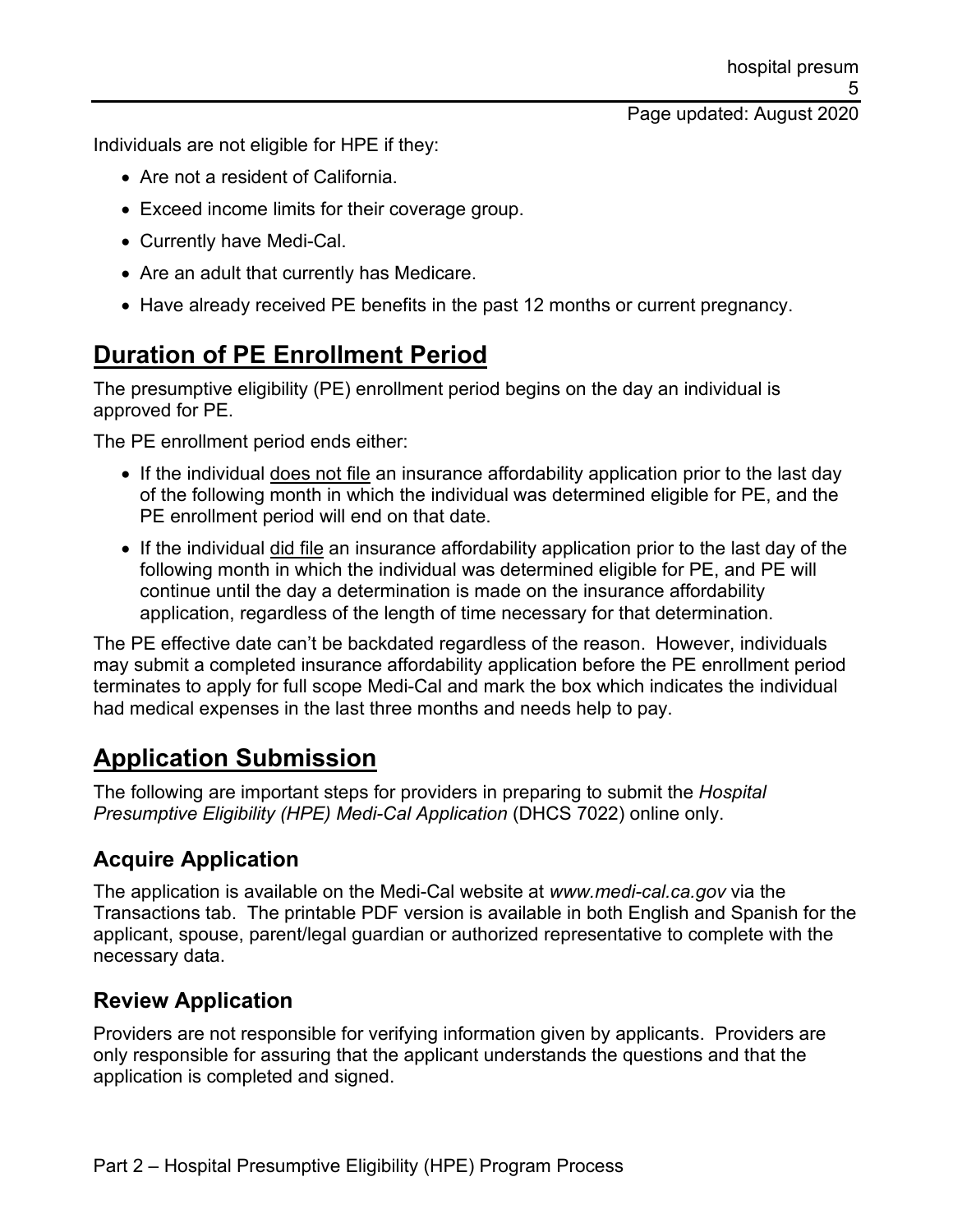#### **Print Summary for Applicant's Signature**

Providers print the summary of the completed HPE application for the applicant, spouse, parent/legal guardian or authorized representative to sign prior to online submission. The HPE application is not complete without a valid signature.

#### **Safeguard Patient Confidentiality**

Providers must render safeguards when completing the application process to ensure patient confidentiality of the information provided on the application.

#### **Application Summary Signed Copies**

Providers retain a signed *Hospital Presumptive Eligibility (HPE) Medi-Cal Application* (DHCS 7022) in the applicant's hospital record for three years from the last date of billing. Providers also give a signed DHCS 7022 to the applicant, spouse, parent/legal guardian or authorized representative for their records.

HPE providers are required to supply individuals with an eligibility response confirmation from their DHCS 7022 application, along with a copy of the insurance affordability application.

#### **Completing the HPE Application Online**

To initiate the HPE application process, applicants may provide their information verbally and the HPE provider enters the information provided by the applicant for processing online.

Once the online application is submitted, the applicant's information is transmitted to the Medi-Cal Eligibility Data System (MEDS) for data matching to determine if the applicant is currently known or has established eligibility. The HPE determination is conducted in real-time and providers receive a timely eligibility response of approval or denial.

Complete instructions for completing the online application are included in the *Hospital Presumptive Eligibility (HPE) Program User Guide*. The user guide may be downloaded from the Medi-Cal Web site at *www.medi-cal.ca.gov*.

### **Applicant Take-Home Information**

Providers must give approved HPE applicants a copy of the *Immediate Need Eligibility Document*, after the provider has the applicant sign it, and an insurance affordability application is provided. This will facilitate the application process for ongoing health care coverage beyond the period.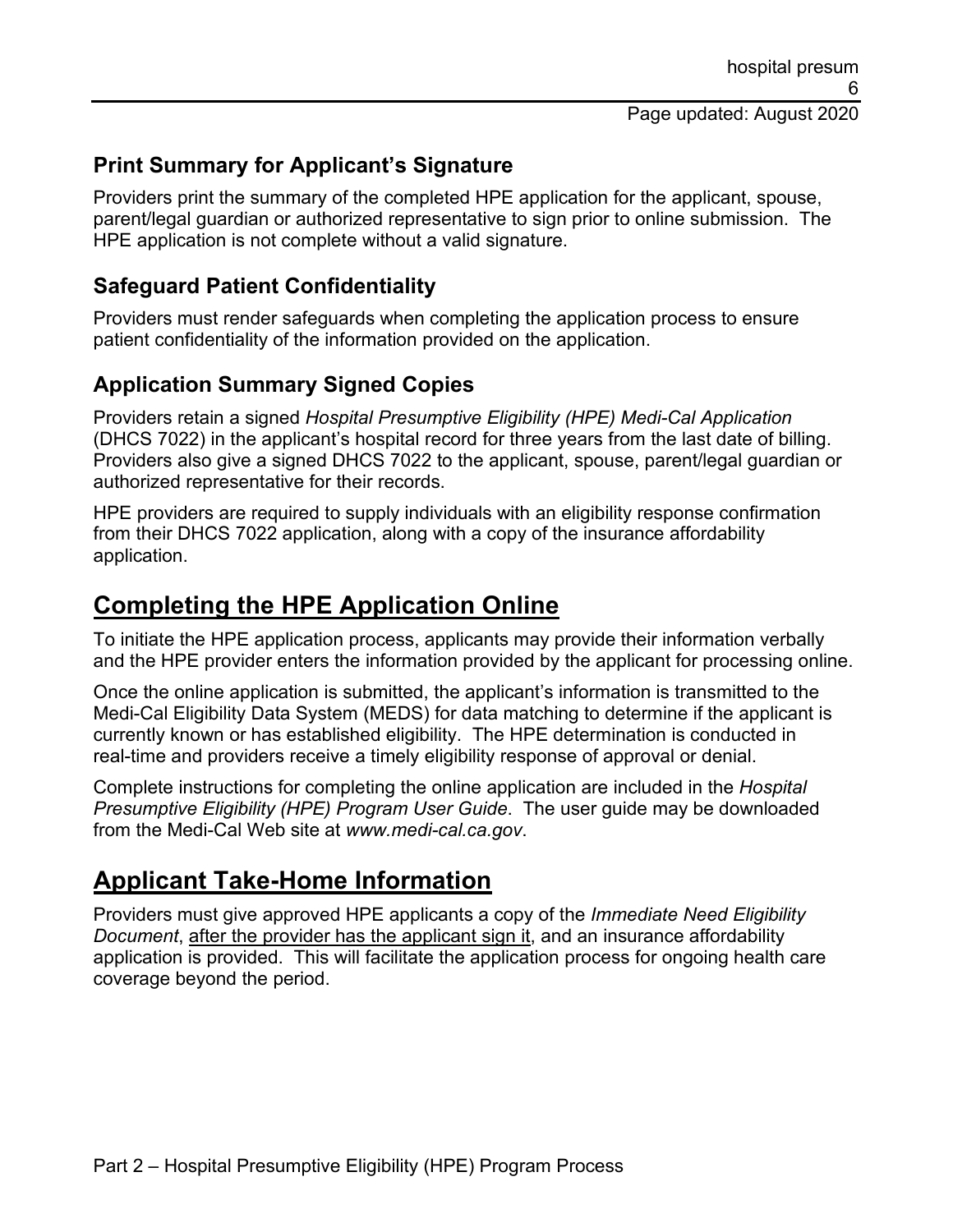# **Continuation of Benefits**

An individual's PE enrollment period may continue if an insurance affordability application is submitted prior to the PE end date and the insurance affordability application is approved. HPE benefits continue until a determination is made on the insurance affordability application.

Individuals may complete the insurance affordability application in paper format, online, over the phone or in person at their local county welfare office. Individuals must complete and submit the insurance affordability application before the PE enrollment period end date to be eligible to receive continuing health care coverage.

If individuals have questions about the application process, providers may refer them to Covered California at 1-800-300-1506 or the Covered California website at *www.coveredca.com*.